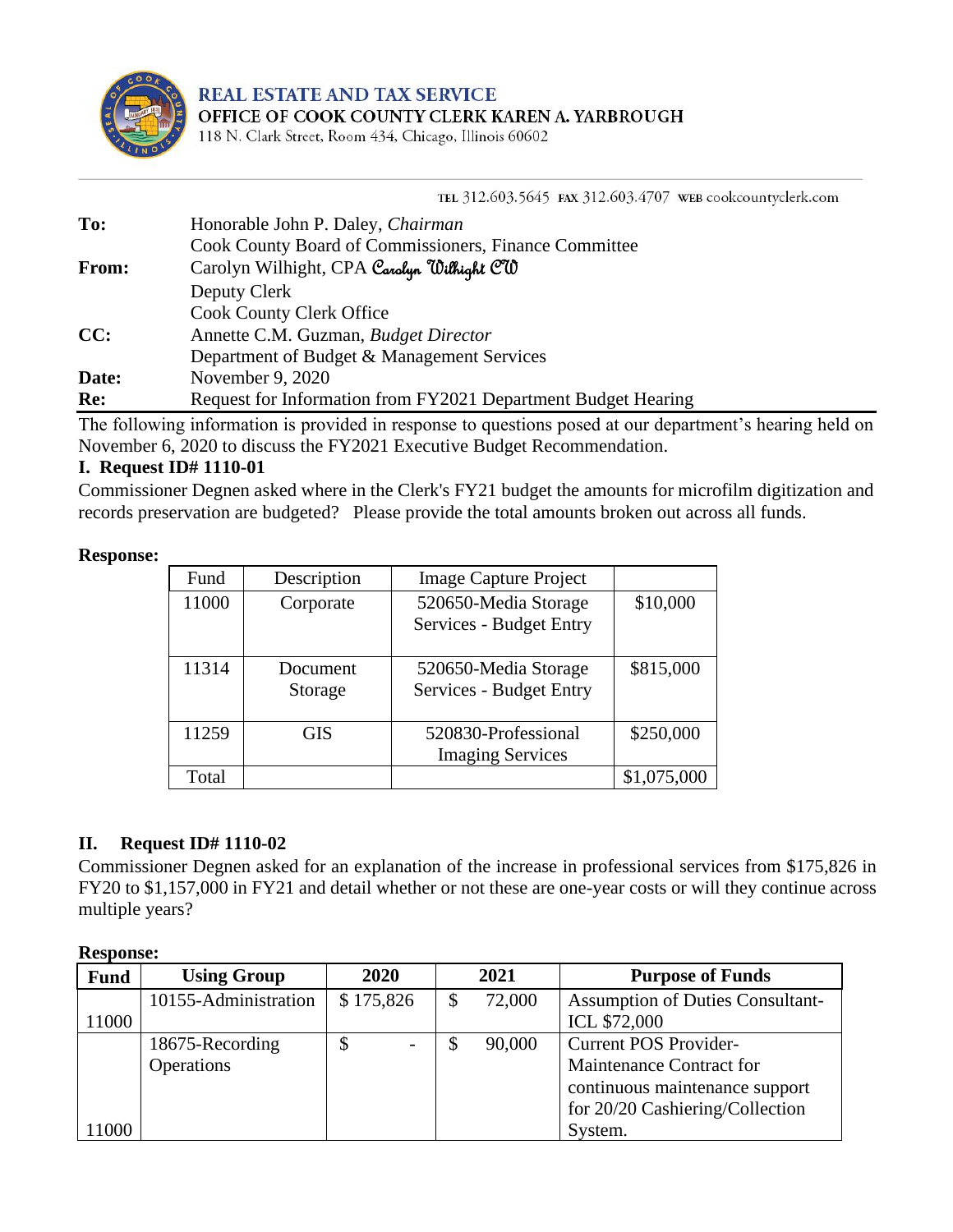|       | 35610-Tax Services           | \$        | 895,000     | <b>Vitals Security Paper, Accounting</b> |
|-------|------------------------------|-----------|-------------|------------------------------------------|
|       | Administration               |           |             | & General Ledger Upgrade                 |
| 11000 |                              |           |             | contract services.                       |
|       | 35655-Vital Records          | \$        | 100,000     | Additional enhancement/Proof of          |
|       | Administration               |           |             | Concept to the Vitals Point of Sale      |
|       |                              |           |             | System-\$100,0000 to track               |
|       |                              |           |             | security paper allocation and usage      |
| 11000 |                              |           |             | for internal control measures.           |
|       | Total 520830-                | \$175,826 | \$1,157,000 |                                          |
|       | <b>Professional Services</b> |           |             |                                          |
|       | - Budget Entry               |           |             |                                          |

# **III. Request ID# 1110-03**

Commissioner Degnen asked for an explanation of the difference in personnel costs in the Clerk plus Recorder's budget in FY20 vs. the Clerk's budget in FY21 (minus the Election Fund) and why it went down by 10% vs. the reduction in FTEs by 15.47%?

#### **Response:**

Salary, wage and benefit costs are valued differently than pure FTE count. The value of health benefits shifted from the Recorder of Deeds office based on the methodology used by the County to determine annual benefit costs. Also, overall health benefits increase on an annual basis based on increases in plan rates. Thus, there was an increase in the budgeted amount of \$373,196. In addition, recording functions and operations have been reconceived to ensure greater efficiencies, which required the development of new positions. Generally, new positions have been budgeted at an entry level rate. However, it is anticipated that many current Recorder of Deeds employees will prevail in obtaining these positions through the open interview process. If an existing employee in the Recorder of Deeds Office is successful in obtaining a recorder position within the Clerk's office, that employee is entitled to receive compensation in line with their existing compensation rates, per our compensation schedules. Therefore, we have budgeted an amount in reserve to allow for increases and will adjust our budget where necessary, to make the employee whole should any positions be offered to an existing employee of the Recorder of Deeds Office.

# **IV. Request ID# 1110-04**

Commissioner Daley asked if the Clerk's office can provide a response to all the questions submitted by the League of Women's Voters?

#### **Response:**

*See Additional Attachment.*

#### **V. Request ID# 1110-05**

Commissioner Degnen asked if the Clerk's office can provide an updated organizational chart for the consolidated office?

#### **Response:**

*See Attached Organizational Chart.*

#### **VI. Request ID# 1110-06**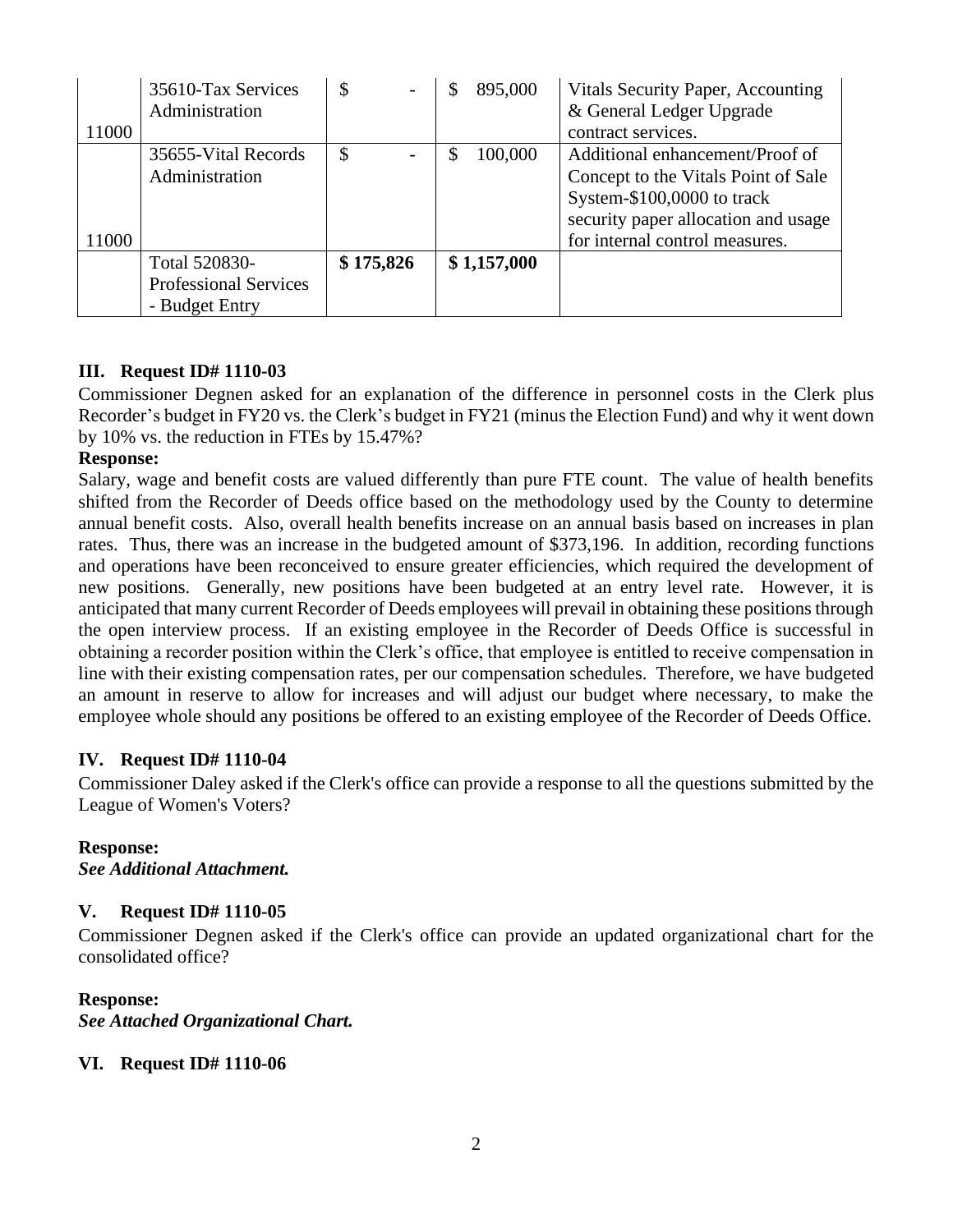Commissioner Degnen asked if the Clerk's office can provide target dates for the completion of projects related to the Clerk's assumption of the Recorder's duties and identify which projects are one-time costs vs. multi-year costs?

# **Response:**

There are a number of non-personnel initiatives included in the FY 21 budget. Please see below for a list of these initiatives:

| <b>FY21</b><br><b>Budgeted</b><br><b>Amount</b> | <b>FY21 Initiatives</b>                                                                                   | <b>Timeline Completion</b><br><b>Date</b> |
|-------------------------------------------------|-----------------------------------------------------------------------------------------------------------|-------------------------------------------|
| \$90,000                                        | Current POS Provider-Maintenance Contract/Project (ongoing)                                               | $1st$ Qtr                                 |
| \$895,000                                       | Vitals Security Paper, Accounting & General Ledger Upgrade<br>(new, one time)                             | $2nd$ Qtr                                 |
| \$815,000                                       | Image Capture Project (document storage fund) (new one time)                                              | 4thQtr                                    |
| \$100,000                                       | Enhancement/Proof of Concept to the Vitals Point of Sale<br>System (new one time)                         | $1st$ Qtr                                 |
| \$80,000                                        | Legal Counsel for multiple Clerk-Office Needs: Labor<br>negotiations and Shakman (new, one-time)          | On-Going                                  |
| \$413,000                                       | Cashier System Licenses/Accounting System Licenses<br>(ongoing)                                           | $3rd$ Qtr                                 |
| \$250,000                                       | Contract with US Imaging for imaging the old records to get rid<br>of the microfilm. (GIS fund) (ongoing) | 4thQtr                                    |
| \$150,000                                       | Digitization of Recording Records operating capital request<br>(new, one time)                            | 4thQtr                                    |
| \$2,793,000                                     | <b>Total</b>                                                                                              |                                           |

# **VII. Request ID# 1110-07**

Commissioner Degnen asked why are the number of FTEs for the Election Fund going up by 5 in FY21?

# **Response:**

The Clerk made corrections to inadequately placed positions that impacted the Corporate Budget by placing them in the appropriate fund according to the respective program and duties. Thus, such positions were appropriately applied to the Election Fund.

As always, please let us know if you have any additional questions.

Cc: Karen A. Yarbrough, Cook County Clerk Cedric Giles, Chief Deputy Clerk Sisavanh Baker, Legal Counsel Jeron Bland, DBMS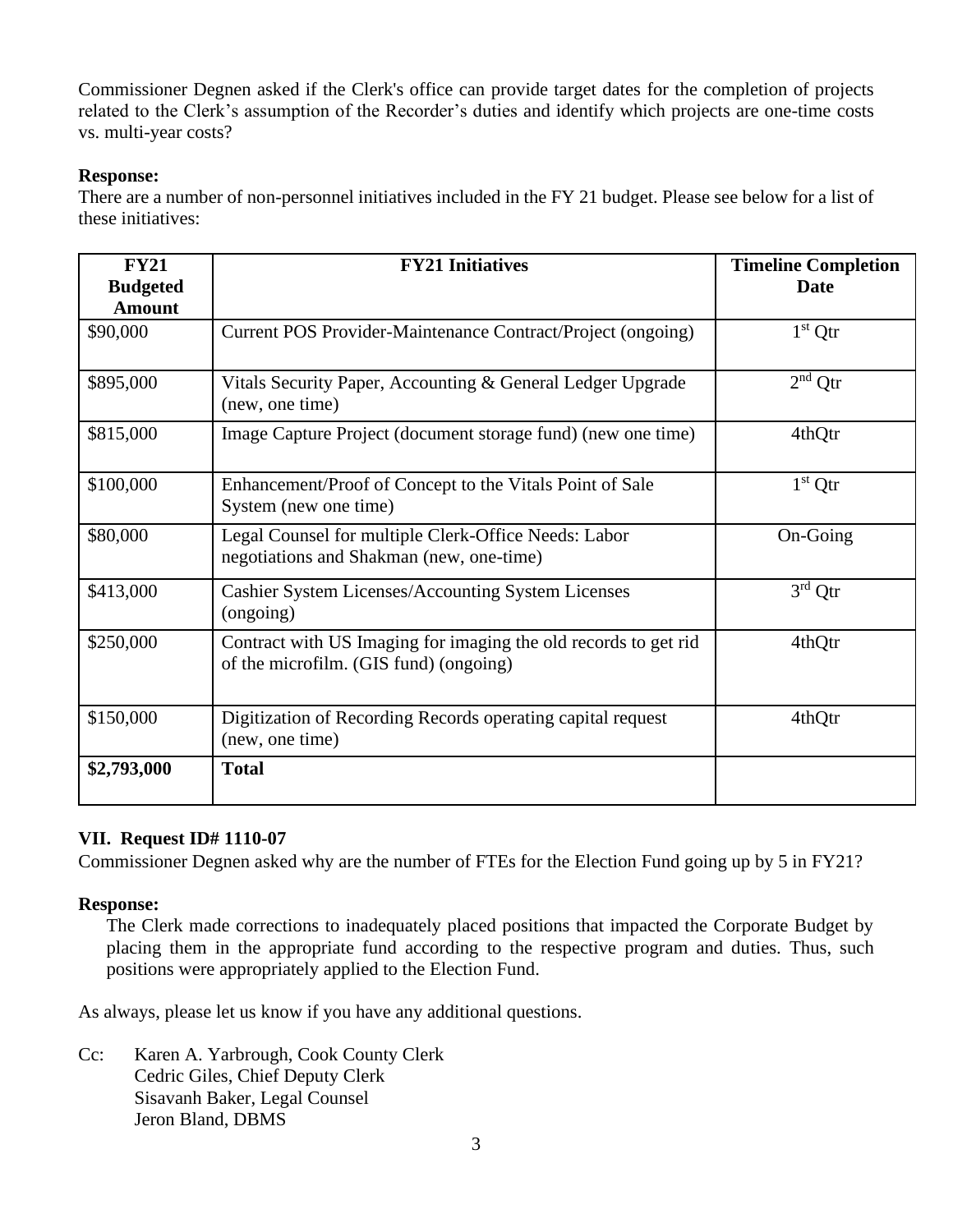

69 W. Washington, Suite 500, Chicago, Illinois 60602

TEL 312.603.0996 FAX 312.603.9788 WEB cookcountyclerk.com

The Cook County Clerk's Office, together with the Department of Budget and Management Services, provides the following responses to the memo received from the League of Women's Voters.

- 1. Looking at the comparison between the Clerk plus Recorder in 2020 vs. the Clerk in 2021 (minus the Election Fund), we calculated the following:
	- a. The total number of FTEs went down by 41.8, or a minus 15.47% in 2021.
	- b. **Personnel costs went down by 10% vs. the reduction in FTEs by 15.47%. What explains this?**

*Salary, wage and benefit costs are valued differently than pure FTE count. The value of health benefits shifted from the Recorder of Deeds office based on the methodology used by the County to determine annual benefit costs. Also, overall health benefits increase on an annual basis based on increases in plan rates. Thus, there was an increase in the budgeted amount of \$373,196. In addition, recording functions and operations have been reconceived to ensure greater efficiencies, which required the development of new positions. Generally, new positions have been budgeted at an entry level rate. However, it is anticipated that many current Recorder of Deeds employees will prevail in obtaining these positions through the open interview process. If an existing employee in the Recorder of Deeds Office is successful in obtaining a recorder position within the Clerk's office, that employee is entitled to receive compensation in line with their existing compensation rates, per our compensation schedules. Therefore, we have budgeted an amount in reserve to allow for increases and will adjust our budget where necessary, to make the employee whole should any positions be offered to an existing employee of the Recorder of Deeds Office.*

**c. There is a 10% reduction in personnel costs (\$2,230,000), but a 47% increase in other costs (\$3,135,000). The net result is a 3% increase in total costs for 2021.** 

*There are a number of non-personnel initiatives included in the FY 21 budget. Please see below for a list of these initiatives:*

| <b>FY21</b><br><b>Budgeted</b><br><b>Amount</b> | <b>FY21 Initiatives</b>                                                                    | <b>Timeline</b><br><b>Completion</b><br><b>Date</b> |
|-------------------------------------------------|--------------------------------------------------------------------------------------------|-----------------------------------------------------|
| \$90,000                                        | Current POS Provider-Maintenance Contract/Project (ongoing)                                | $1st$ Otr                                           |
| \$895,000                                       | Vitals Security Paper, Accounting & General Ledger Upgrade (new, one time)                 | $2nd$ Otr                                           |
| \$815,000                                       | Image Capture Project (document storage fund) (new one time)                               | 4thQtr                                              |
|                                                 | \$100,000   Enhancement/Proof of Concept to the Vitals Point of Sale System (new one time) | $1st$ Otr                                           |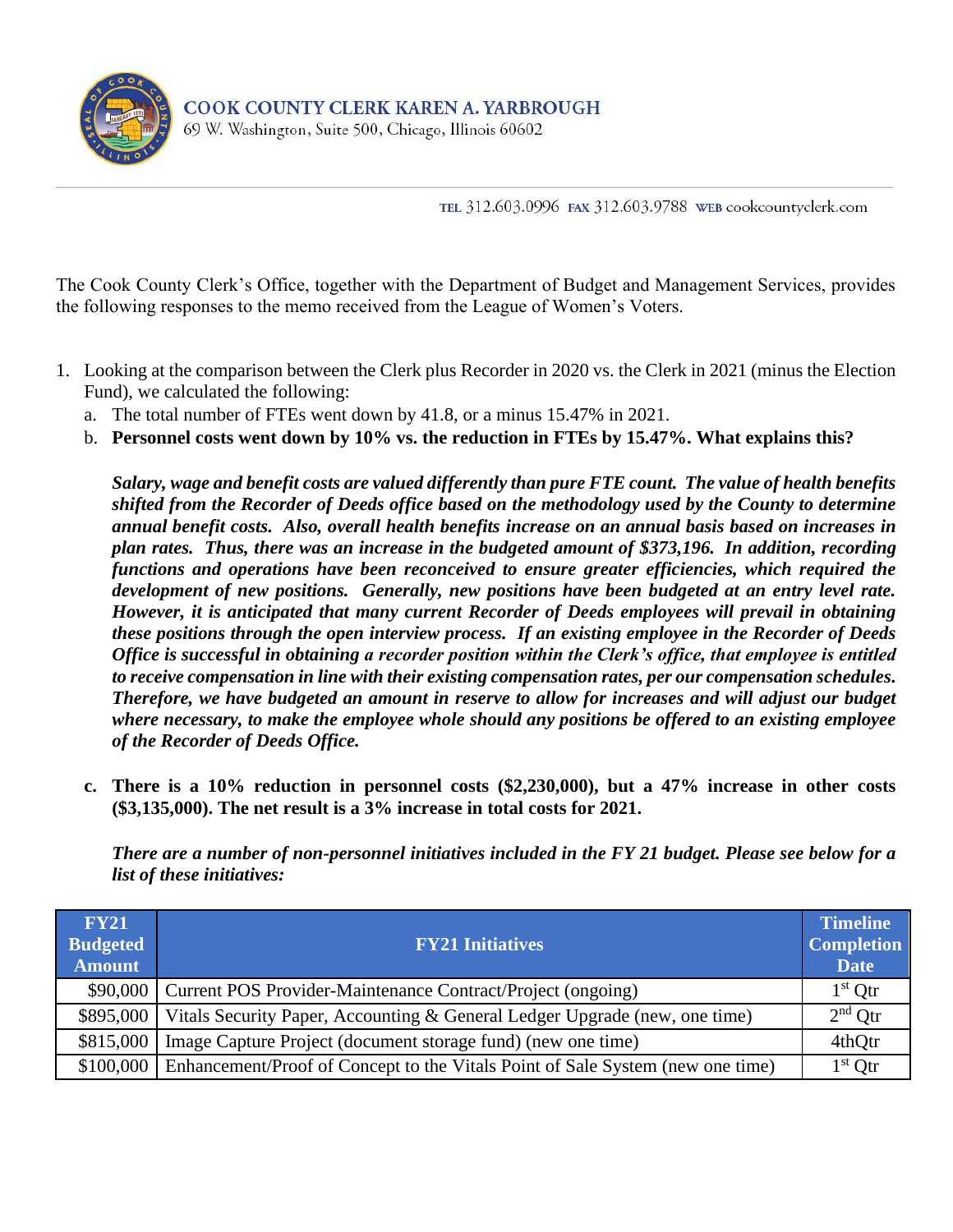| <b>FY21</b><br><b>Budgeted</b><br><b>Amount</b> | <b>FY21 Initiatives</b>                                                                                   | <b>Timeline</b><br><b>Completion</b><br><b>Date</b> |
|-------------------------------------------------|-----------------------------------------------------------------------------------------------------------|-----------------------------------------------------|
| \$80,000                                        | Legal Counsel for multiple Clerk-Office Needs: Labor negotiations and Shakman<br>(new, one-time)          | On-Going                                            |
| \$413,000                                       | Cashier System Licenses/Accounting System Licenses (ongoing)                                              | $3rd$ Qtr                                           |
| \$250,000                                       | Contract with US Imaging for imaging the old records to get rid of the microfilm.<br>(GIS fund) (ongoing) | 4thQtr                                              |
| \$150,000                                       | Digitization of Recording Records operating capital request (new, one time)                               | 4thQtr                                              |
| \$2,793,000                                     | <b>Total</b>                                                                                              |                                                     |

**2. In the Final Plan submitted by the Clerk to the Board, the total reduction in FTEs was listed as 65 (see p.5). However, in the 2021 proposed budget, the net decrease is 36.8. Even if the increase in the Election Fund FTEs is not counted, there is still a decrease of 41.8 vs. 65.** 

*The 65 FTE was our projected FTE reduction based on volume retrieved from the current budget books. As a result of the hold back request due to COVID, some of the Recorder of Deeds vacant positions were released. Our actual reduction in workforce, due to the restructuring of functions, was based on the active positions subsequent to the holdback.*

**3. Because of so many changes in position titles listed in the Executive Budget, we were unable to identify**  what positions and what grade levels were eliminated and what are to be retained. A detailed **organization chart would be useful. Possibly the chart in the Final Plan could be provided to the Commissioners and public, but with the number of FTEs added to the boxes.** 

*All new positions were created for the Clerk's assumption of recording functions. Please see attached for the pending organizational chart for the consolidated Clerk's Office.*

4. In the Final Plan, there are a number of projects related to the Clerk's assumption of the Recorder's duties. Since there were no target dates for completion stated in the Final Plan, we are unclear as to how these projects impact the proposed 2021 budget and how many of the proposed expenditures are one-time costs.

*We are planning for large projects to start as early as 2nd quarter of FY2021 after various contracts are finalized. See references in Question #1 for proposed timelines which will be contingent upon external vendor and internal resources.*

**5. In light of all of the above, we question where and how the \$1.45 M in savings for 2021 by combining the offices which was stated in the Final Plan submitted to the Board (p. 6) will be achieved**.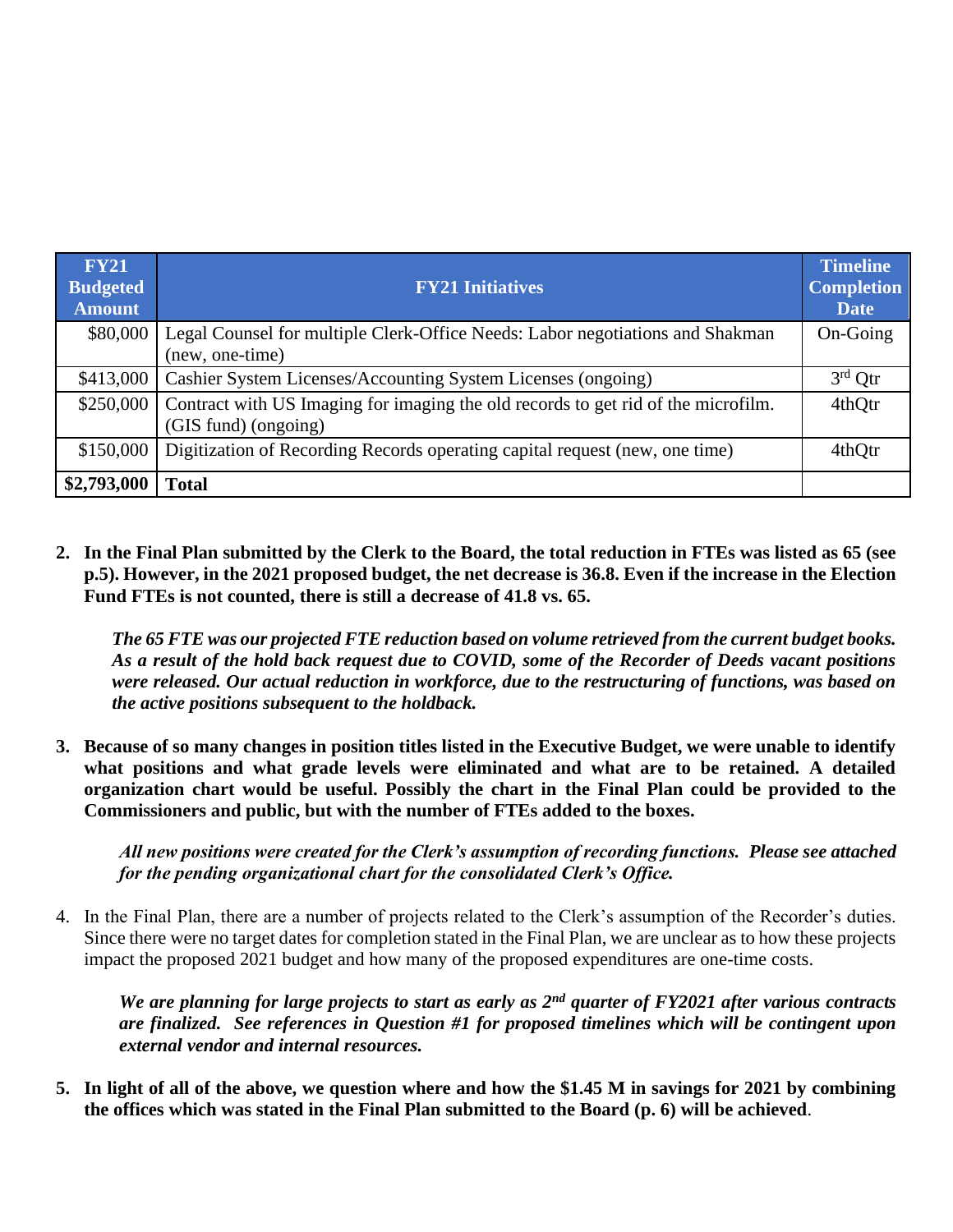| <b>Item</b>                                                                                | <b>Description</b>                                                                                                                                                                | (Cost) / Savings             |
|--------------------------------------------------------------------------------------------|-----------------------------------------------------------------------------------------------------------------------------------------------------------------------------------|------------------------------|
| Data Entry-Indexing                                                                        | Outsourcing overall processing but keeping and<br>Internal Exception Group to handle<br>issues/exceptions/etc. (10 positions)                                                     | S<br>283,791.00              |
| New Collateral/Signature<br>Stampers/Stationary/Other                                      | New Signage due to offices relocating. System graphics<br>change over, other. (Completion by $3rd$ Qtr FY 2021)                                                                   | $\mathcal{S}$<br>(50,000.00) |
| Accounting/GL System                                                                       | Need to upgrade for uniformity of reporting<br>(Implementation by 2 <sup>nd</sup> Quarter FY 2021)                                                                                | \$<br>(75,000.00)            |
| 20/20 Point of Sale<br><b>System Maintenance</b>                                           | Service continues until system is replaced                                                                                                                                        | \$<br>(90,000.00)            |
| Labor/Legal/Outside<br><b>Consultant Services for</b><br>Consolidation Schematics,<br>etc. | Time Utilized for consolidation purposes (40% of<br>\$150,000) and (40% of \$288,000)                                                                                             | \$(175,200.00)               |
| Human Resource Support<br>for Assumption of Duties                                         | Time allocated to Consolidation                                                                                                                                                   | (100,000.00)<br>\$           |
| Website                                                                                    | Services provided by contractual vendor to update and<br>link websites-Capital outlay (Implementation by<br>12/31/2021)                                                           | (400,000.00)<br>\$           |
| Move Administration to<br>118 N. Clark                                                     | Unknown internal cost as of 7-28-2020                                                                                                                                             | <b>TBD</b>                   |
| Move from Daley Center<br>& 14th Floor                                                     | Release of space eliminating required support for<br>managing location (i.e. electricity, maintenance, etc.)                                                                      | 275,000.00<br>\$             |
| 11 Elimination of<br><b>Additional Active</b><br>Positions ROD**                           | Positions not including in restructuring due to duplicate<br>functions (including but not limited to mail processing-<br>5 security--2, Recorder of Deeds, Chief of Staff, Other) | $\mathcal{S}$<br>974,210.00  |
| Elimination of Vacant<br>Positions                                                         | 11 Vacant Positions not being assumed or filled due to<br>budget constraints                                                                                                      | \$<br>498,162.00             |
|                                                                                            | <b>Total</b>                                                                                                                                                                      | \$1,140,963.00               |

# **Election Fund**

Normally, the Election Fund budget goes down significantly in odd numbered years. This is because in even numbered years there are two Suburban county-wide elections: the Primary and the General. In odd numbered years, there are local elections and only a few primary elections, and far fewer ballots needing to be processed.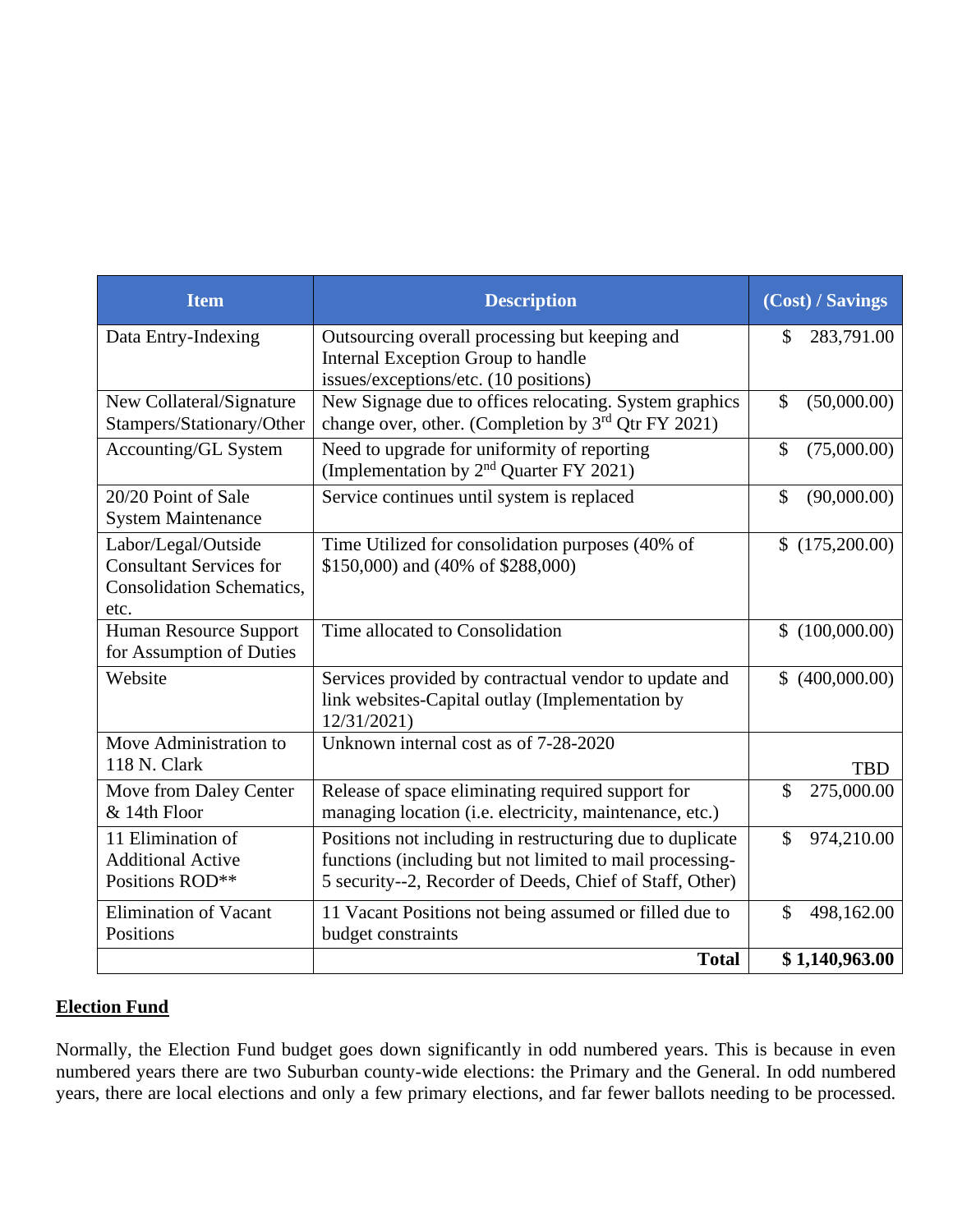Generally, the elections when it is a Presidential election year, such as 2016, are higher than in the gubernatorial election year, such as 2018.

- a. For example, comparing 2016 (the last Presidential election year) to 2017, the Election Fund Expenditures for the Clerk were \$35,012,592 in 2016 vs. \$19,594,930 in 2017.
- b. Comparing 2018 to 2019, the Election Fund Expenditures for the Clerk were \$24,114,596 in 2018 vs. \$17,754,677 in 2019.
- **6. But the difference between the Election budgets for 2020 and 2021 for the Clerk is only \$384,000, rather than the millions of dollars difference previously. Why? We note that the provisions of the June 2020 state election law amendment that increased the workload and costs this year will expire on January 1, 2021.**

*On average, the odd year elections have cost \$23M annually, excluding reimbursements from the state for voter registration and respective HAVA grants. Due to the COVID-19 pandemic, the new state election law for mail-in ballots and respective notifications, and increased voter registration, greater expenditures are needed to conduct elections fairly and accurately. Therefore, we are planning for the same types of COVID-19 related expenditures in FY2021, such as services/vendors for mass mailings, establishing a mail-in ballot processing site, and other needs for the safety of residents during voting. Notably, in FY2020, we received grants related to COVID-19 to offset these increased costs. We do not have a current expectation to receive those same grants in FY2021. These include approximately \$3M in HAVA CARES Act grant, \$2M HAVA IVRS grant, a \$1M postage grant, and \$500K in PPE purchases. Because there is no certainty as to whether such grants and additional funding will be forthcoming in FY 2021, we have budgeted these funds to ensure a safe and effective 2021 election.* 

*Please see below for a breakdown of the FY21 projects being done during this out-year in the Election Fund.*

| <b>FY21 Budgeted</b><br><b>Amount</b> | <b>FY21 Election Fund Projects</b>                                                                                                                                     |
|---------------------------------------|------------------------------------------------------------------------------------------------------------------------------------------------------------------------|
|                                       | \$1,805,000   Maintenance on Dominion Equipment, Renewal of Licenses, VMware support,<br>renewal of Melissa Data license, Clarity Website updates, Maintenance of VRXG |
|                                       | System (ongoing)                                                                                                                                                       |
|                                       | \$1,200,000   Election Operation Center- Asset/Inventory Tracking System. Funding shifted from<br>capital due to limited debt funding. (new, one-time)                 |
| \$3,005,000                           | <b>Total</b>                                                                                                                                                           |

**7. Why are the number of FTEs for the Election Fund going up by 5 in 2021?**